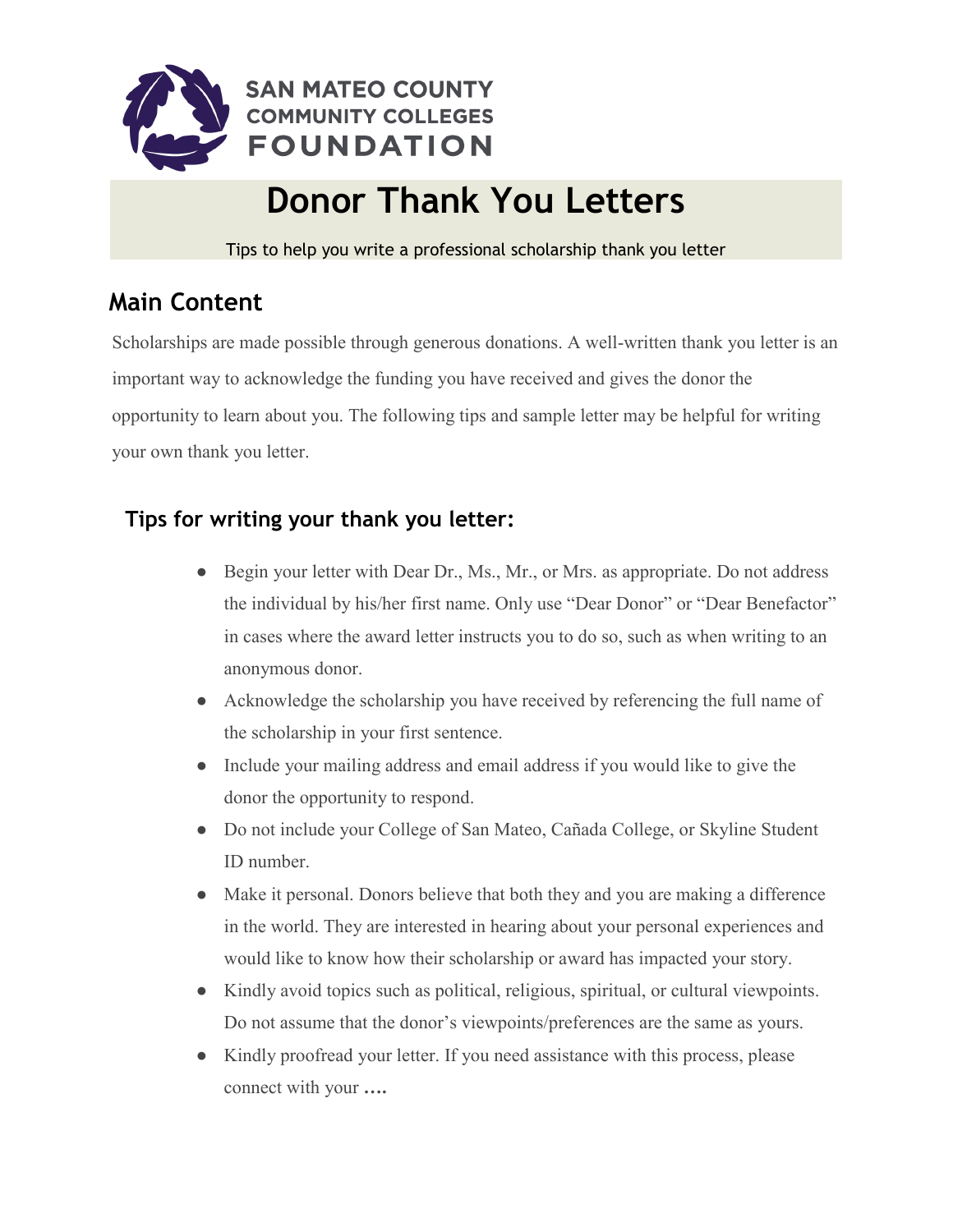

- We ask that you write a *new* thank you letter for each year that you continue to receive a scholarship and to each individual donor.
- If you receive funding from the same donor as in previous years, update the donor on your academic plans, your extra-curricular activities, and your career goals. Let the donor know what you have accomplished this year and how the funding helped make that possible.

### **Sample Letter Format:**

● Please use Times New Roman font with 12-point font size.

#### *Address*

Mr. Jack Smith and Mrs. Jaden Smith

1700 W Hillsdale Boulevard

San Mateo, CA 94402

#### **Your college email@smccd.edu**

#### *Greeting*

Dear Mr. and Mrs. Smith,

#### *Introduction*

I am honored to be the recipient of The Smith Family Scholarship for Academic Excellence. Thank you so much for your generosity to the **Name of College** community.